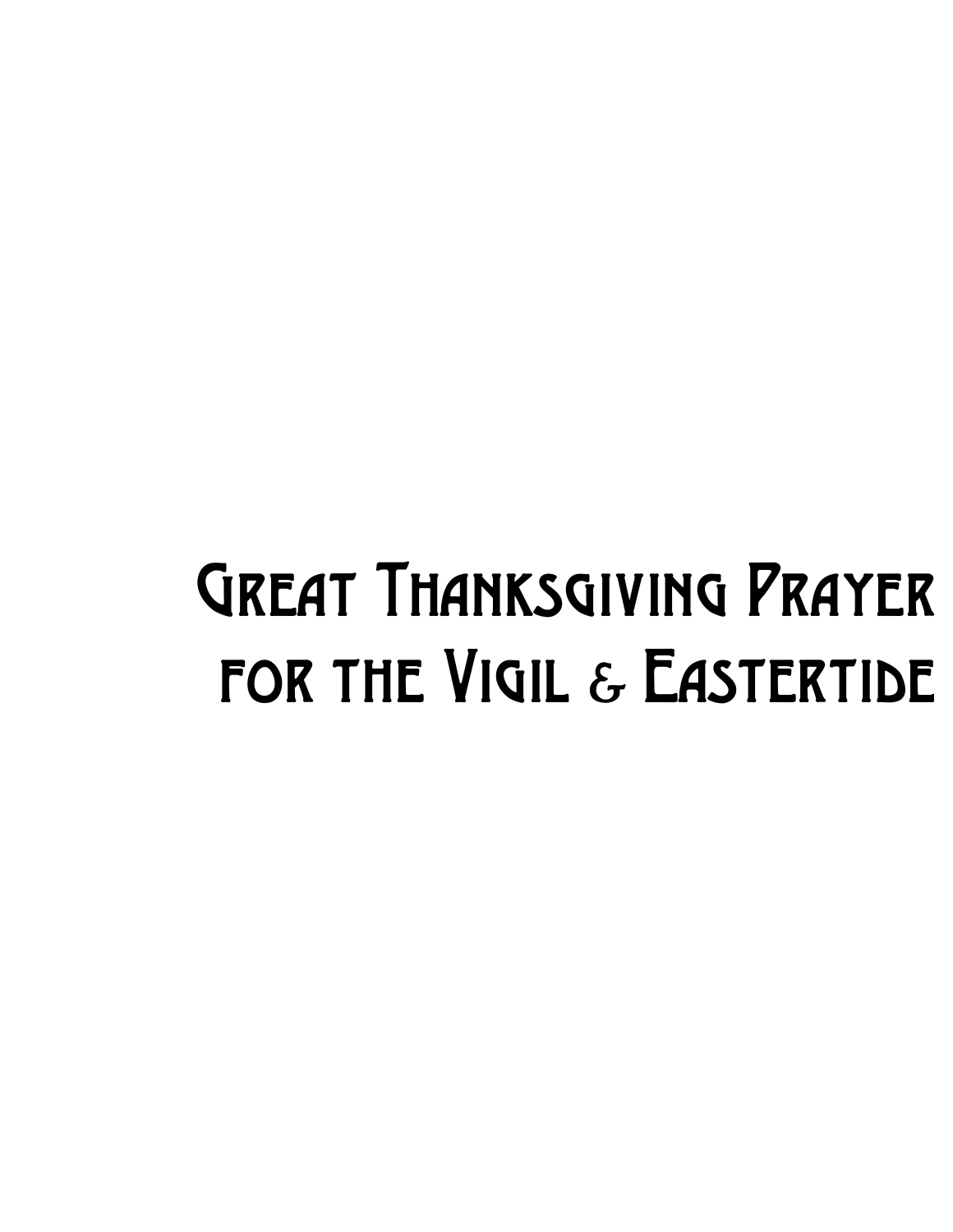*Presider* It is right and a good and joyful thing, always and everywhere To give thanks to you, God our Creator and Lover. You make all things and call them good. You love us into being, You form us in your image and breathe into us the breath of life. When we turn away, and our love fails, Your love remains steadfast. You deliver us from captivity, And bring us to a land flowing with milk and honey. You set before us the way of life. And so, with your people on earth and all the company of heaven We praise your name as we join their unending hymn: *All* Holy, holy, holy Lord, God of power and might, heaven and

earth are full of your glory. Hosanna in the highest. Blest is the one who comes in the name of the Lord. Hosanna in the highest.

*Presider* Holy are you, and blessed is your Son Jesus Christ. By his baptism of suffering and death you give your church birth into a living hope. Raising Jesus from the dead, you make a new covenant with us, by water and the Spirit, and deliver us into freedom. We who were no people are now your people, declaring your wonderful deeds in Christ, who calls us out of darkness into his marvelous light.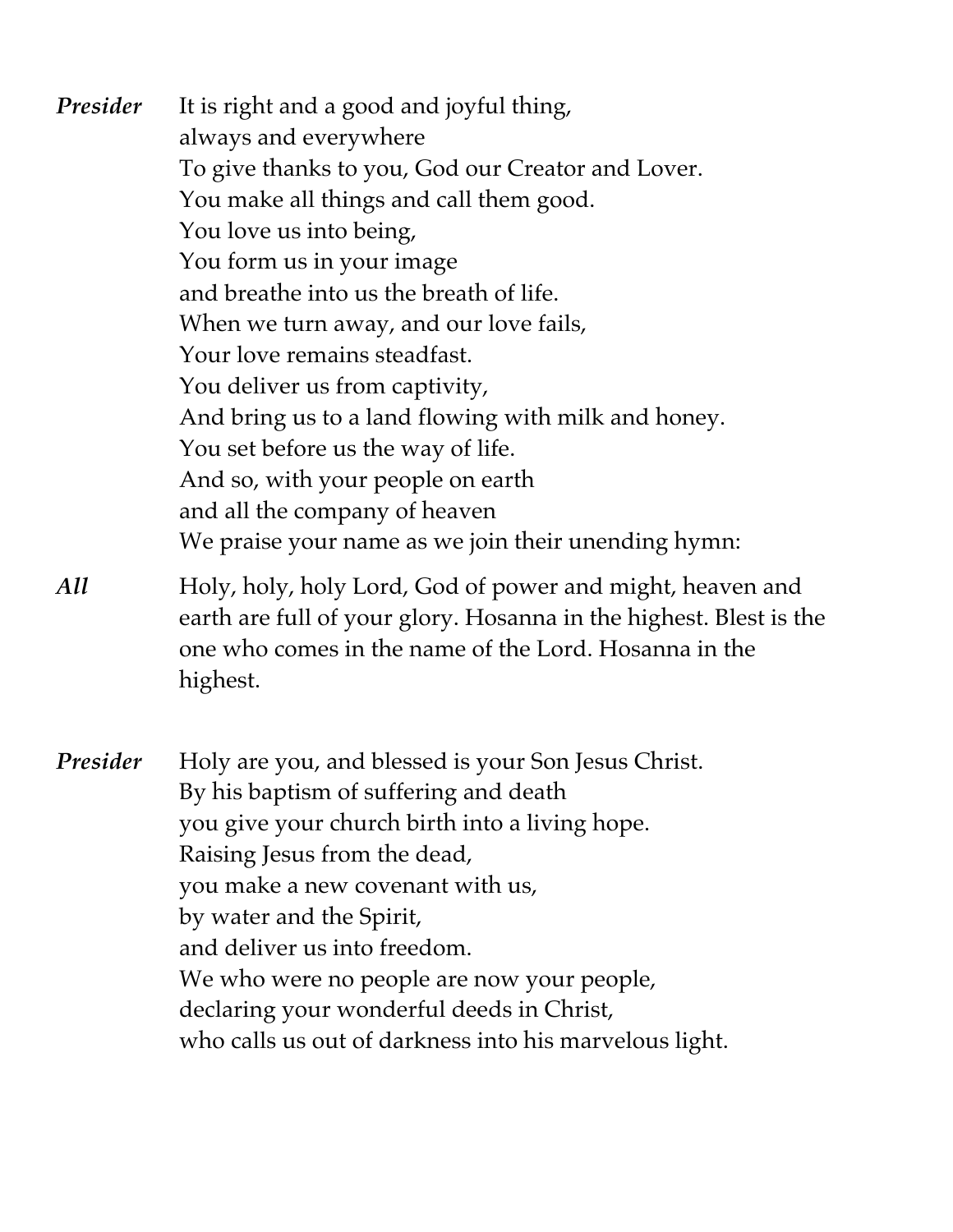#### *Assisting Presbyters on a chord*

On the night when he gave himself up for us, he took bread, gave thanks to you, broke the bread, gave it to his disciples, and said,

#### *Assisting Presbyters on a single note*

"Take, eat: this is my Body which is given for you. Do this for the remembrance of me."

### *Assisting Presbyters on a chord*

When the supper was over he took the cup, gave thanks to you, gave it to his disciples, and said,

# *Assisting Presbyters on a single note*

"Drink this, all of you; this is my blood of the new Covenant, which is shed for you and for all for the forgiveness of sins. Whenever you drink it, do this for the remembrance of me."

# *Assisting Presbyters on a chord*

On the third day you raised him from the dead and revealed him to the women who came to the tomb to care for his body. On that day he was recognized by his disciples in the breaking of bread.

- *Presider* And so, remembering these your mighty acts in Jesus Christ, We offer ourselves as a holy and living sacrifice, and we praise you and we bless you.
- *All We praise you, we bless you, we give thanks to you, and we pray to you, Lord our God.*